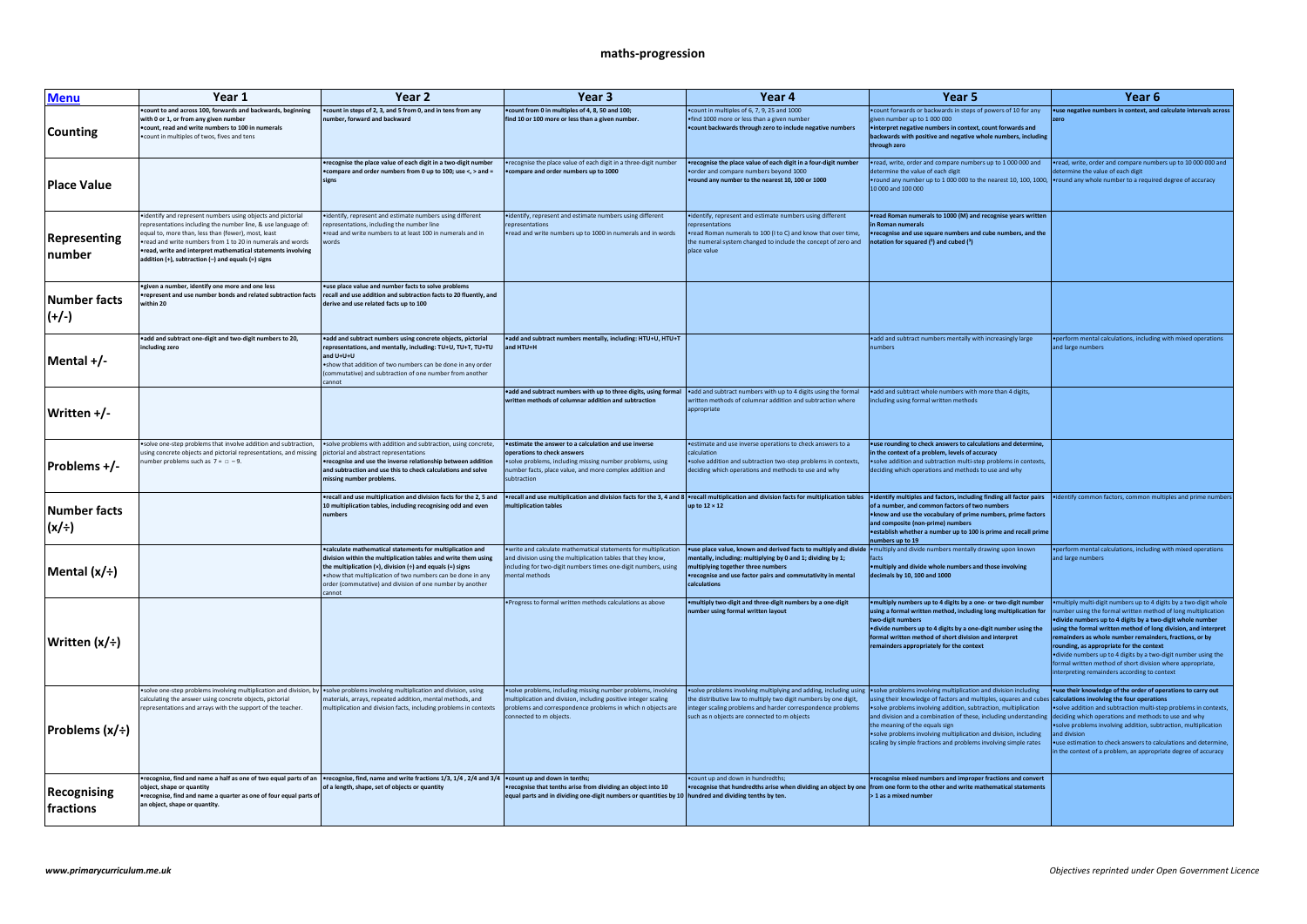## **maths-progression**

| <b>Menu</b>                           | Year 1                                                                                                                                                                                             | Year 2                                                                                                                                                                                                                                                                                                                                               | Year 3                                                                                                                                                                                                                                                                                                   | Year 4                                                                                                                                                                                                                                                                                                        | Year 5                                                                                                                                                                                                                                                                                                                | Year 6                                                                                                                                                                                                                                                                                                                                                                                                                                           |
|---------------------------------------|----------------------------------------------------------------------------------------------------------------------------------------------------------------------------------------------------|------------------------------------------------------------------------------------------------------------------------------------------------------------------------------------------------------------------------------------------------------------------------------------------------------------------------------------------------------|----------------------------------------------------------------------------------------------------------------------------------------------------------------------------------------------------------------------------------------------------------------------------------------------------------|---------------------------------------------------------------------------------------------------------------------------------------------------------------------------------------------------------------------------------------------------------------------------------------------------------------|-----------------------------------------------------------------------------------------------------------------------------------------------------------------------------------------------------------------------------------------------------------------------------------------------------------------------|--------------------------------------------------------------------------------------------------------------------------------------------------------------------------------------------------------------------------------------------------------------------------------------------------------------------------------------------------------------------------------------------------------------------------------------------------|
| Comparing<br>fractions                |                                                                                                                                                                                                    |                                                                                                                                                                                                                                                                                                                                                      | • compare and order unit fractions, and fractions with the same<br>denominators<br>•recognise and show, using diagrams, equivalent fractions with<br>small denominators                                                                                                                                  | •recognise and show, using diagrams, families of common<br>quivalent fractions                                                                                                                                                                                                                                | . compare and order fractions whose denominators are all<br>multiples of the same number<br>•identify, name and write equivalent fractions of a given<br>fraction, represented visually, including tenths and hundredths                                                                                              | ·use common factors to simplify fractions<br>•use common multiples to express fractions in the same<br>enomination<br>• compare and order fractions, including fractions > 1                                                                                                                                                                                                                                                                     |
| Finding<br>fractions of<br>quantities |                                                                                                                                                                                                    |                                                                                                                                                                                                                                                                                                                                                      | •recognise, find and write fractions of a discrete set of objects:<br>unit fractions and non-unit fractions with small denominators<br>. recognise and use fractions as numbers: unit fractions and non- non-unit fractions where the answer is a whole number<br>unit fractions with small denominators | .solve problems involving increasingly harder fractions to<br>calculate quantities, and fractions to divide quantities, including                                                                                                                                                                             |                                                                                                                                                                                                                                                                                                                       |                                                                                                                                                                                                                                                                                                                                                                                                                                                  |
| Fraction<br>calculations              |                                                                                                                                                                                                    | • write simple fractions for example, 1/2 of 6 = 3 and recognise<br>the equivalence of 2/4 and 1/2.                                                                                                                                                                                                                                                  | .add and subtract fractions with the same denominator within<br>one whole [for example, $5/7 + 1/7 = 6/7$ ]                                                                                                                                                                                              | .add and subtract fractions with the same denominator                                                                                                                                                                                                                                                         | .add and subtract fractions with the same denominator and<br>denominators that are multiples of the same number<br>·multiply proper fractions and mixed numbers by whole<br>numbers, supported by materials and diagrams                                                                                              | .add and subtract fractions with different denominators and<br>mixed numbers, using the concept of equivalent fractions<br>• multiply simple pairs of proper fractions, writing the answer in<br>its simplest form<br>·divide proper fractions by whole numbers                                                                                                                                                                                  |
| Decimals as<br>fractional<br>amounts  |                                                                                                                                                                                                    |                                                                                                                                                                                                                                                                                                                                                      |                                                                                                                                                                                                                                                                                                          | •recognise and write decimal equivalents of any number of<br>tenths or hundredths<br>•recognise and write decimal equivalents to %, % and %<br>. find the effect of dividing a one- or two-digit number by 10 and<br>100, identifying the value of the digits in the answer as ones,<br>tenths and hundredths | •read and write decimal numbers as fractions                                                                                                                                                                                                                                                                          | . associate a fraction with division and calculate decimal fraction<br>equivalents [for example, 0.375] for a simple fraction<br>·identify the value of each digit in numbers given to three<br>decimal places                                                                                                                                                                                                                                   |
| Ordering<br>decimals                  |                                                                                                                                                                                                    |                                                                                                                                                                                                                                                                                                                                                      |                                                                                                                                                                                                                                                                                                          | . round decimals with one decimal place to the nearest whole<br>number<br>. compare numbers with the same number of decimal places up<br>to two decimal places                                                                                                                                                | . recognise and use thousandths and relate them to tenths,<br>undredths and decimal equivalents<br>•round decimals with two decimal places to the nearest whole<br>number and to one decimal place<br>•read, write, order and compare numbers with up to three<br>decimal places                                      |                                                                                                                                                                                                                                                                                                                                                                                                                                                  |
| <b>Calculating</b><br>with decimals   |                                                                                                                                                                                                    |                                                                                                                                                                                                                                                                                                                                                      |                                                                                                                                                                                                                                                                                                          |                                                                                                                                                                                                                                                                                                               |                                                                                                                                                                                                                                                                                                                       | . multiply and divide numbers by 10, 100 and 1000 giving answers<br>un to three decimal places<br>•multiply one-digit number with up to two decimal places by<br>whole numbers<br>•use written division methods in cases where the answer has up<br>to two decimal places                                                                                                                                                                        |
| Percentages                           |                                                                                                                                                                                                    |                                                                                                                                                                                                                                                                                                                                                      |                                                                                                                                                                                                                                                                                                          |                                                                                                                                                                                                                                                                                                               | •recognise the per cent symbol (%) and understand that per cent •solve problems involving the calculation of percentages [for<br>relates to 'number of parts per hundred', and write percentages example, of measures, and such as 15% of 360] and the use of<br>as a fraction with denominator 100, and as a decimal | percentages for comparison                                                                                                                                                                                                                                                                                                                                                                                                                       |
| <b>Fraction</b><br>problems           |                                                                                                                                                                                                    |                                                                                                                                                                                                                                                                                                                                                      | · solve problems using all fraction knowledge                                                                                                                                                                                                                                                            | .solve simple measure and money problems involving fractions<br>and decimals to two decimal places                                                                                                                                                                                                            | .solve problems involving number up to three decimal places<br>.solve problems which require knowing percentage and decimal<br>equivalents of %, %, 1/5, 2/5, 4/5 and those fractions with a<br>denominator of a multiple of 10 or 25                                                                                 | .solve problems which require answers to be rounded to<br>specified degrees of accuracy<br>•recall and use equivalences between simple fractions, decimals<br>and percentages, including in different contexts.                                                                                                                                                                                                                                  |
| Ratio &<br>Proportion                 |                                                                                                                                                                                                    |                                                                                                                                                                                                                                                                                                                                                      |                                                                                                                                                                                                                                                                                                          |                                                                                                                                                                                                                                                                                                               |                                                                                                                                                                                                                                                                                                                       | .solve problems involving the relative sizes of two quantities<br>where missing values can be found by using integer<br>multiplication and division facts<br>.solve problems involving similar shapes where the scale factor<br>is known or can be found<br>.solve problems involving unequal sharing and grouping using<br>nowledge of fractions and multiples                                                                                  |
| Algebra                               |                                                                                                                                                                                                    |                                                                                                                                                                                                                                                                                                                                                      |                                                                                                                                                                                                                                                                                                          |                                                                                                                                                                                                                                                                                                               |                                                                                                                                                                                                                                                                                                                       | ·use simple formulae<br>• generate and describe linear number sequences<br>• express missing number problems algebraically<br>. find pairs of numbers that satisfy an equation with two<br>unknowns<br>• enumerate possibilities of combinations of two variables.                                                                                                                                                                               |
| Measures                              | . compare, describe and solve practical problems for:<br>length/height, weight/mass, capacity/volume & time<br>. measure and begin to record length/height, weight/mass,<br>capacity/volume & time | . choose and use appropriate standard units to estimate and<br>measure length/height (m/cm); mass (kg/g); temperature (°C);<br>capacity (litres/ml) to the nearest appropriate unit, using rulers,<br>scales, thermometers and measuring vessels<br>. compare and order lengths, mass, volume/capacity and record<br>the results using $>$ , < and = | ·measure, compare, add and subtract: lengths (m/cm/mm);<br>mass (kg/g); volume/capacity (l/ml)                                                                                                                                                                                                           | . Convert between different units of measure<br>money in pounds and pence                                                                                                                                                                                                                                     | .convert between different units of metric measure<br>•estimate, compare and calculate different measures, including   •understand and use approximate equivalences between metric<br>units and common imperial units such as inches, pounds and<br>pints<br>·estimate volume and capacity                            | .solve problems involving the calculation and conversion of units<br>of measure, using decimal notation up to three decimal places<br>where appropriate<br>.use, read, write and convert between standard units,<br>converting measurements of length, mass, volume and time<br>from a smaller unit of measure to a larger unit, and vice versa,<br>using decimal notation to up to three decimal places<br>convert between miles and kilometres |
| Mensuration                           |                                                                                                                                                                                                    |                                                                                                                                                                                                                                                                                                                                                      | • measure the perimeter of simple 2-D shapes                                                                                                                                                                                                                                                             | . measure and calculate the perimeter of a rectilinear figure<br>(including squares) in centimetres and metres<br>. find the area of rectilinear shapes by counting squares                                                                                                                                   | •measure and calculate the perimeter of composite rectilinear<br>shapes in centimetres and metres<br>•calculate and compare the area of rectangles (including<br>squares), and including using standard units, square centimetres<br>$(cm2)$ and square metres $(m2)$ and estimate the area of irregular<br>shapes    | . recognise that shapes with the same areas can have different<br>erimeters and vice versal<br>•recognise when it is possible to use formulae for area and<br>volume of shapes<br><b>.</b> calculate the area of parallelograms and triangles<br>.calculate, estimate and compare volume of cubes and cuboids<br>using standard units, including cubic centimetres (cm3) and cubic<br>metres (m3), and extending to other units.                 |